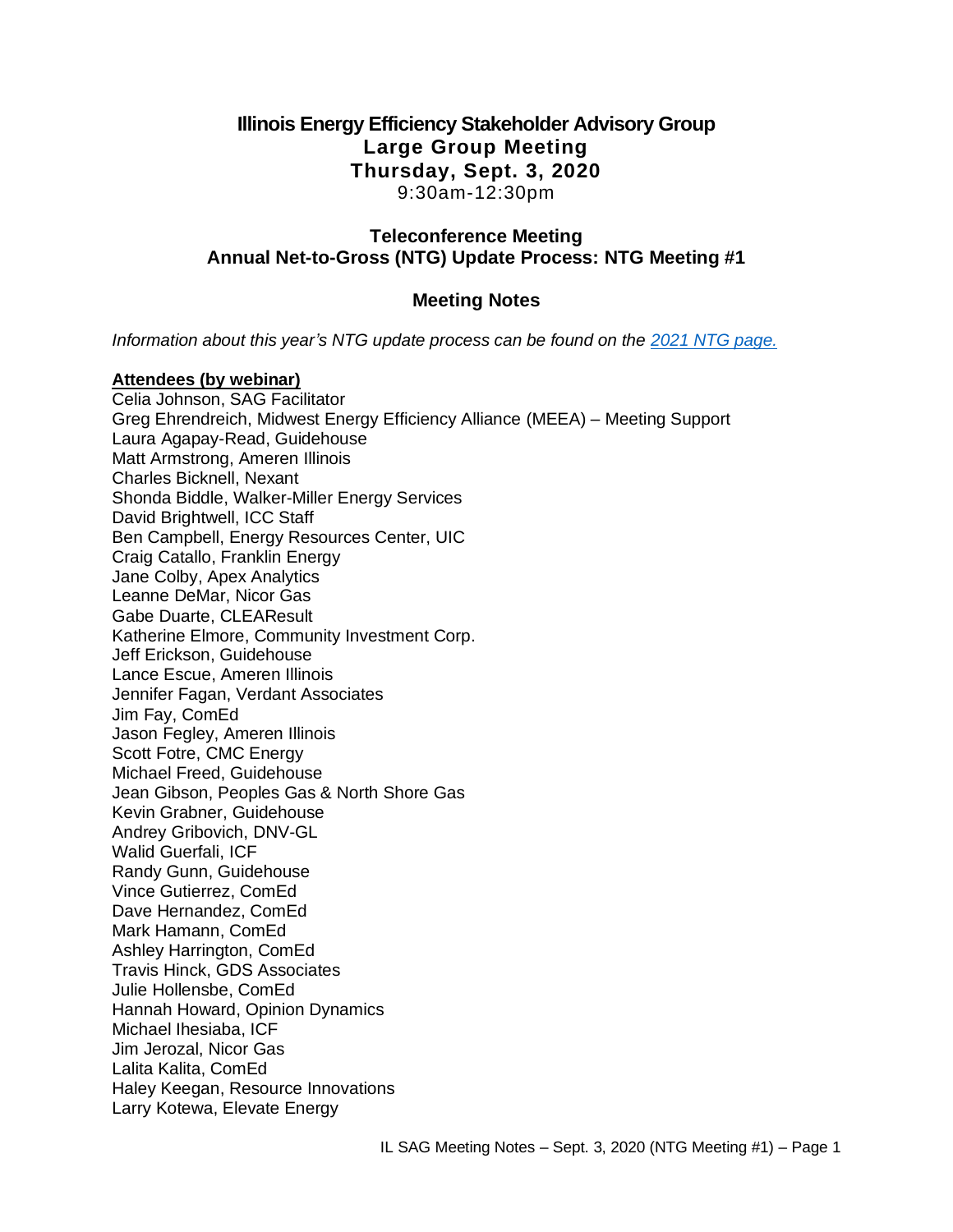John Lavallee, Leidos Bruce Liu, Nicor Gas Sharon Madigan, ComEd Marlon McClinton, Utilivate Brady McNall, DNV-GL Rebecca McNish, ComEd Samarth Medakkar, MEEA Nishant Mehta, Guidehouse Cheryl Miller, Ameren Illinois Abigail Miner, IL Attorney General's Office Fernando Morales, Ameren Illinois Phil Mosenthal, Optimal Energy, on behalf of IL Attorney General's Office Sharon Mullen, Guidehouse Victoria Nielsen, Applied Energy Group Lorelei Obermeyer, CLEAResult Randy Opdyke, Nicor Gas Christina Pagnusat, Peoples Gas & North Shore Gas Katie Parkinson, Apex Analytics Emily Pauli, ComEd Michael Pittman, Ameren Illinois Reine Rambert, MEEA Walter Roberson, Utilivate Zach Ross, Opinion Dynamics Cherlyn Seruto, Guidehouse Ramandeep Singh, ICF Milos Stefanovic, ComEd Todd Thornburg, ComEd Evan Tincknell, Opinion Dynamics Desiree Vasquez, Franklin Energy Andy Vaughn, Leidos Chris Vaughn, Nicor Gas Ted Weaver, First Tracks Consulting, on behalf of Nicor Gas David Whittle, Leidos Peter Widmer , Power Takeoff Matthew Wisnefske, Cadmus Group Angie Ziech-Malek, CLEAResult Joel McManus, TRC Companies Patricia Plympton, Guidehouse Arvind Singh, DNV-GL Sara Wist, Cadmus Group Katie Baehring, Franklin Energy Amy Buege, Verdant Associates James Carlton, People for Community Recovery Deb Dynako, Slipstream Jon Gordon, Enervee Oscar Mora-Diaz, Energy Resources Center, UIC Alberto Rincon, Future Energy Enterprises Nicholas Wood, Anura Energy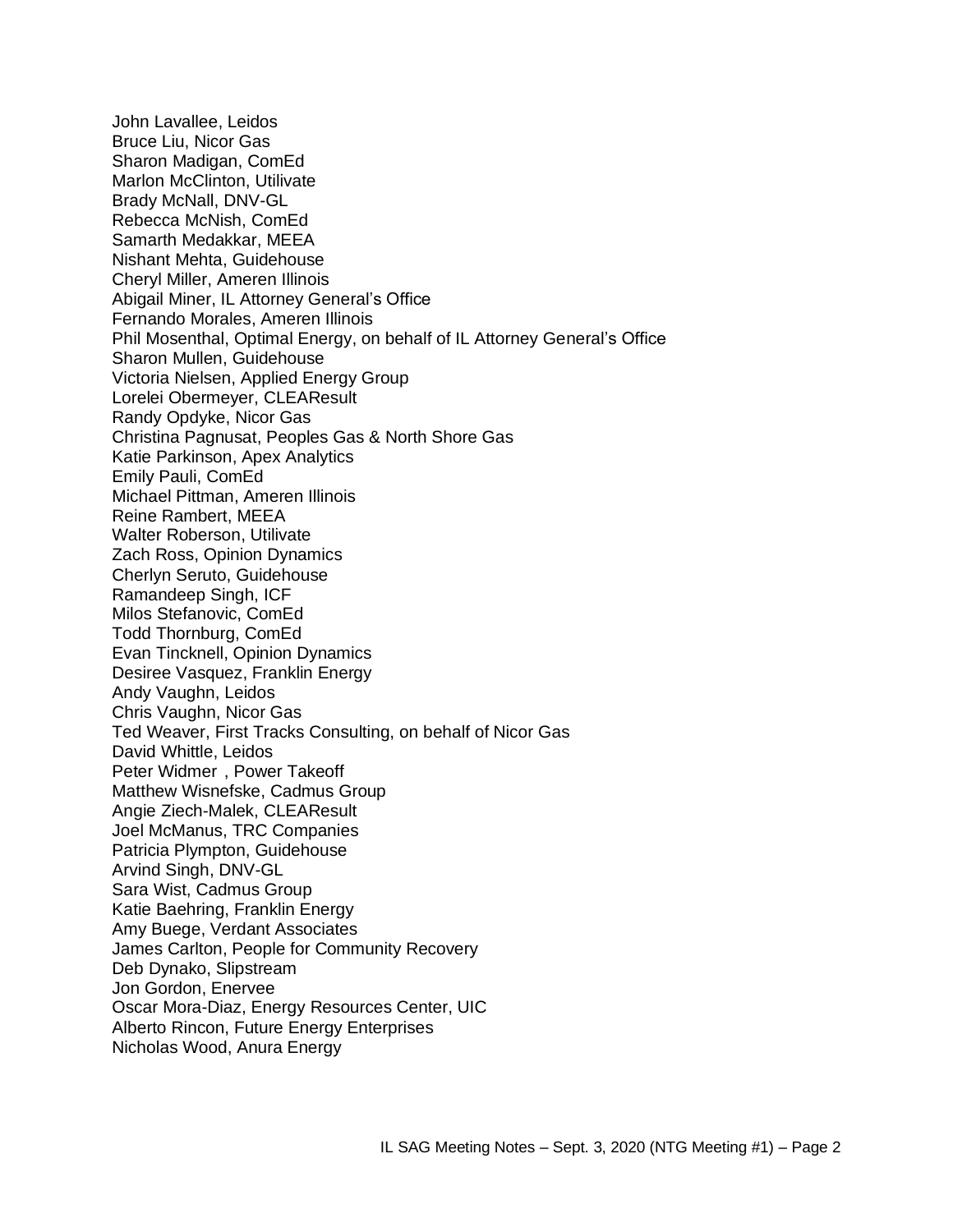## **Meeting Notes**

See red text for follow-up questions.

### **Opening & Introductions**

*Celia Johnson, SAG Facilitator*

### **Purpose of September 3 Meeting:**

For independent evaluators to share initial Net-to-Gross (NTG) recommendations for the 2021 program year, including changes compared to 2020, notable research results, and any recommendations related to COVID-19.

#### **Process Overview:**

Recommended NTG ratios are produced annually by the independent evaluators. Stakeholders & utilities review. Required to be finalized by Oct 1 each year. Additional background on NTG page on ILSAG website. Values will be effective for program year starting Jan 1, 2021. If no consensus, then final evaluator recommendation will be deemed. Meetings 2, 3 and 4 will follow up on open issues identified today and discuss consensus on NTG ratios.

### **Ameren Illinois NTG Values**

*Zach Ross, Opinion Dynamics*

- Rows highlighted in yellow have research currently underway, hope by next meeting or third meeting will have updated values for those at that time.
- Rows highlighted in green are updated values for 2021 or are re-added from prior years if a program design is potentially going to need them.
- Unhighlighted rows are unchanged from last year.

NTG Recommendations:

- Business Standard Initiative: Same as recommended for 2020 right now; Expect later in September will have updates to many of these values
- Ameren expects in 2021 to offer some small business envelope, piloted in 2020. Will recommend using small business direct install values. May recommend updated value.
- Adding recommendation for small biz refrigeration. Have provided in prior years. Average of refrigerator specific values from previous research.
- Business Midstream: Adding advanced thermostats row that may be offered. N/A on NTG because TRM incorporates net effects.

*[Phil Mosenthal] What is vintage of study on LEDs?*

*[Zach Ross] PY19 but we are doing an updated study for next year's NTG process.*

- Other midstream measures that may be offered are AC and heat pump water heaters. No research we have done for Ameren before. We drew our recommendation from a 2017 evaluation of Xcel CO. Methodology is similar to the methodology we use in IL. Best we could do without IL specific research.
- Also proposing updated NTG for measures through business standard online store. Higher than past years. Lots of spillover found in research on 2019 program.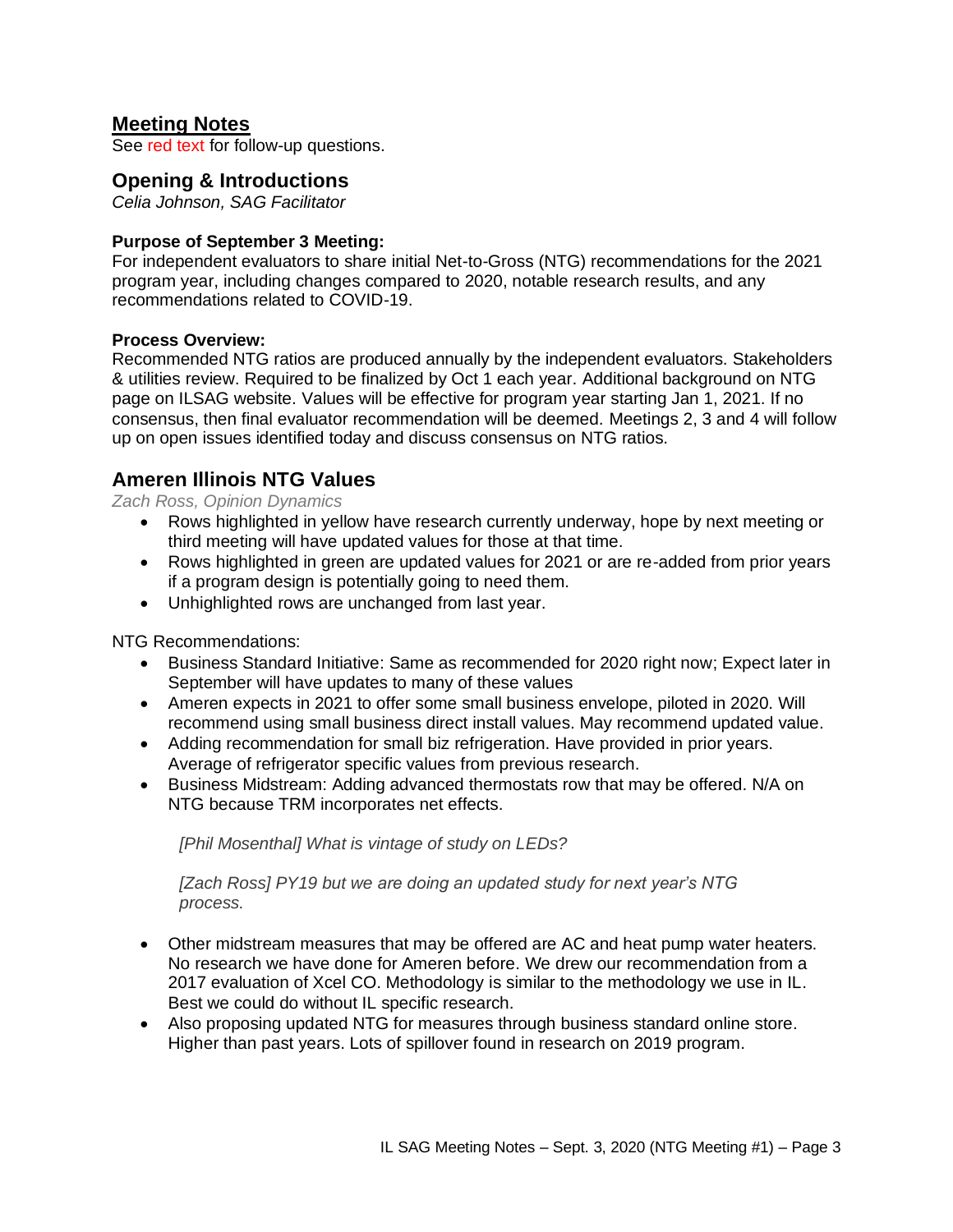- Retrocommissioning: Conducted updated participant research over past year. Small program in terms of completed projects – had only 6 interviews (40% of sample). Research found a NTG of 75% not presented here – will explain why. As of summer, has stopped offering compressed air RCx. Focus moving forward will be on large facility and lighting RCx rather than industrial systems. As a result, didn't feel current research represented the same types of projects. Therefore, for those are recommending value based on PY19 ComEd research. If participation supports it, will do more research in the future.
- Industrial refrigeration and compressed air recommendation averaging PY9 research and 2019 research. Driven by very small response to survey. Average would be more representative of likely future.

*[Jim Jerozal] Is there a gas NTG on compressed air RCx?*

*[Zach Ross] There isn't, thanks for catching.*

*[Andy Vaughn] There are occasional things identified like heat reclaim on compressed air, it's rare. Maybe a deemed value to have something in case it is needed and have agreement.*

*[Zach Ross] Makes sense, will look again. We have BTU weighted in the past. Will look and make sure we still think it is appropriate on gas side.*

*[Jim Jerozal] Should it be the 80% default value, for gas compressed air?*

*[Zach Ross] In past year we haven't seen gas savings for these projects but for if we do identify gas savings would be appropriate to use the researched value because it reflects the same decision-making process for the customers. I would rather use researched than the default value in this case.*

*[Peter Widmer] For RCx program here and ComEd VCx has a subset NTG. Wanted to talk about that here.* 

*[Zach Ross] We noticed we hadn't made a Power TakeOff recommendation for Ameren and will recommend 1.0 value for that. SAG has had extensive discussion in past years for ComEd and we believe that is appropriate for Ameren Illinois as well.* 

• Municipal-Owned Streetlighting: For Ameren-owned is 100% NTG ratio, research done for municipal-owned and found value recommending 69%.

*[Phil Mosenthal] On advanced thermostats, rationale was that savings already reflect net?*

*[Zach Ross] Our recommendation is that the savings recommend net based on our current understanding of the TRM value. Still under discussion for 9.0 and if it needs to be updated we will do that.*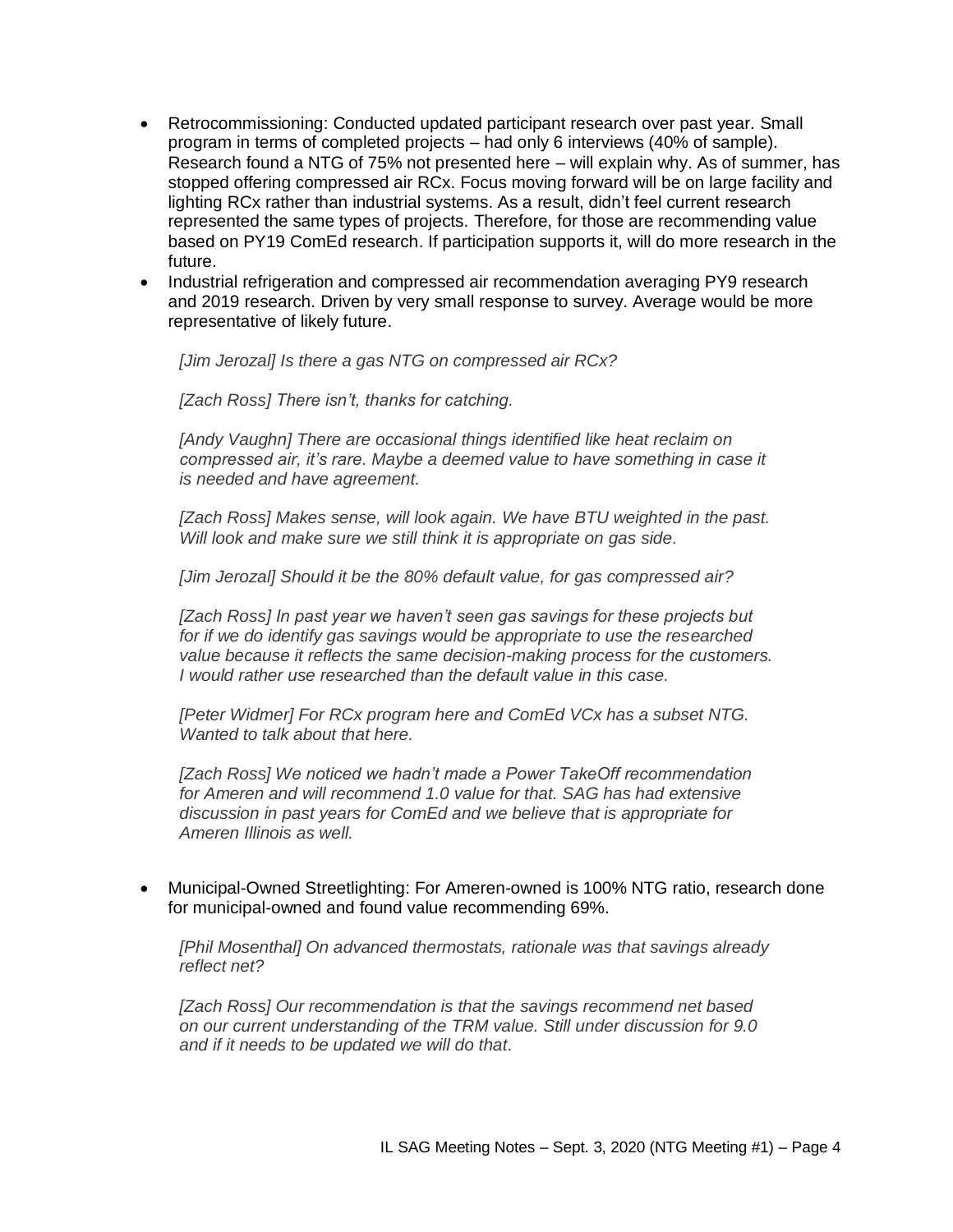*[Phil Mosenthal] Pretty sure that we are going to do the update in this version of the TRM based on the econometric study. In that case there would be no implicit accounting for NTG in the methodology I believe.*

*[Zach Ross] This is for the business advanced thermostat, the study focused on residential. We have conducted some free ridership research for both res and business and if we need it, we can draw on that.*

*[Phil Mosenthal] I don't see a change recommended on business instant incentive for LEDs – market has been moving quickly and value seems high. I wonder if we should look at more recent evaluations of those types of programs*

*[Zach Ross] We can revisit in meeting 2 after hearing what the ComEd recommendation is. We tend to prefer IL-specific research. Market is evolving rapidly and I understand your point. Have future research planned and we can come up with a way to address this.*

Residential Retail Products Program:

- In prior years has been predominantly lighting and advanced thermostats. Additional appliances recently added to program and have recommendations for those today. Added recommendations for income qualified customers purchasing through this program. Historically have recommended one NTG to be applied to all measures except power strips. Trying to bring into line with ComEd recommendations. Recommending 1.0 for all IQ NTG ratios for retail products program, lighting and non-lighting. For lighting, that would include a share of sales going to IQ customers but not from big box, DIY stores, or warehouse stores. LED lighting IQ added, and Food Bank.
- Updated values for refrigerators, freezers, washers and dryers. Did Ameren research to update previous values. NTG values have gone down from previous values – higher free ridership. Somewhat interim because have just finished research. Will provide updates that include spillover in Meeting 2. Expect they are in the right range right now.

*[David Brightwell] What was the research on pool pumps on IQ?*

*[Zach Ross] Just an addition of an IQ NTG ratio to provide a separate NTG if we can determine that a share of products go to IQ customers*

*[David Brightwell] How many IQ-eligible customers have pools? If you are buying a pool wouldn't you buy an efficient pool pump?*

*[Zach Ross] No specific research on that.*

*[Phil Mosenthal] How are IQ identified on these?*

*[Zach Ross] For upstream, using a CLEAResult tool called RSTAT that uses geographic data around the store. Same approach we will be using for LED lighting measure lives. For many of these Ameren does collect information on customer application rebate form, and we will use ZIP codes to determine whether it can be considered IQ or not.*

*[Phil Mosenthal] Did note that advanced thermostats, same rationale listed there.*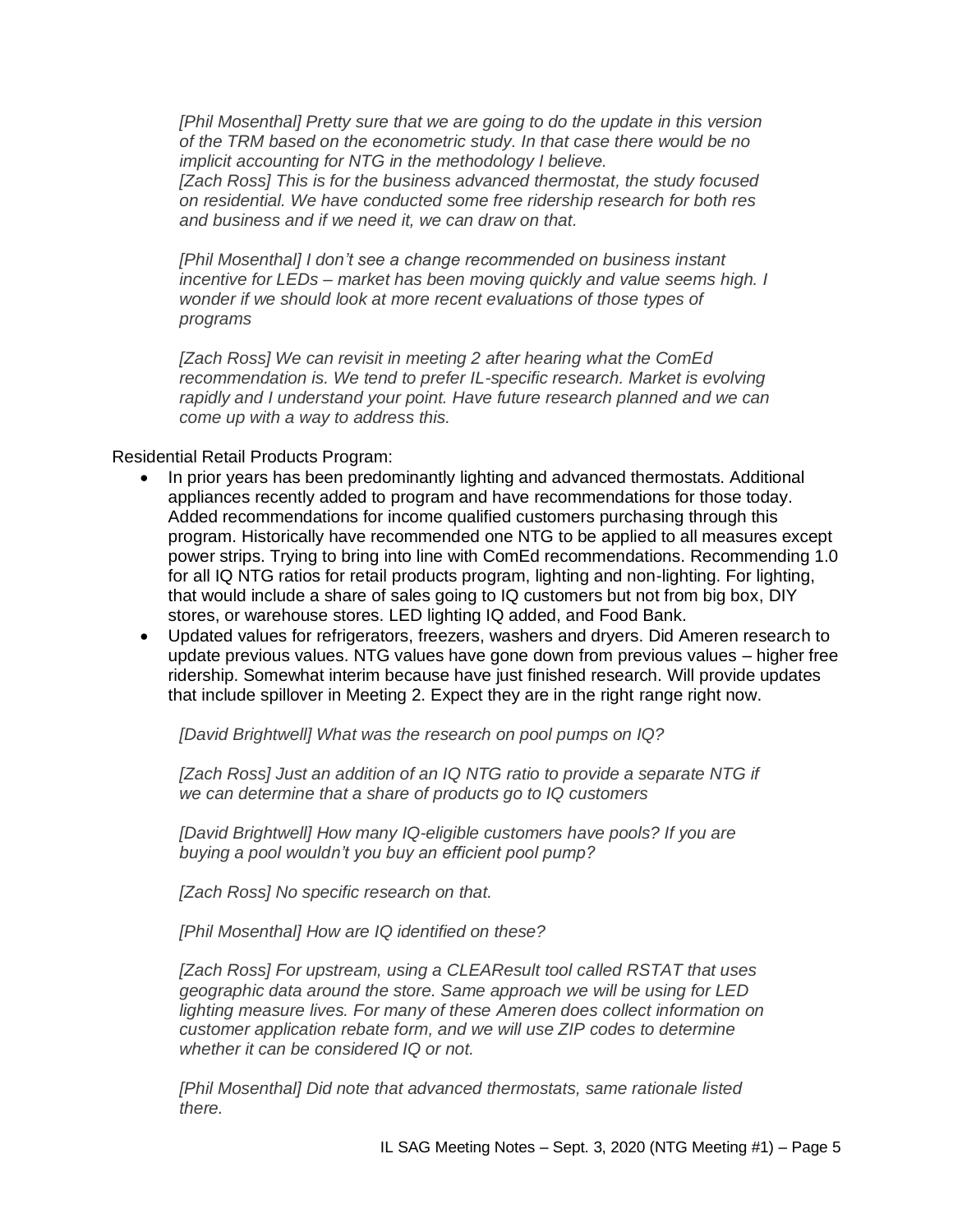*[Zach Ross] Will flag that as a follow up item, thank you.*

*[Andy Vaughn] Two comments. On advanced thermostat think there is a lot to be seen on that still. Assuming that econometric study would apply to Ameren territory. Can revisit this one later. On clothes washers appears to be missing gas values.*

*[Zach Ross] Should be the same as electric value, weighted the same way, will add that. Don't have a position on adv. Thermostats because TRM 9 is not finalized yet on that. If changes are made after October, we can update values later on.*

Home Efficiency Non-IQ

• Expect to continue offering measures on residential that were previously offered only on IQ side. Research from past program is dated (PY6) and not sure that program design is how measures will be delivered. Recommending the default value of 0.8. Can do future research. Should be a gas value for that as well, will mark that for update.

Appliance Recycling

• Updated research this year – 47% refrigerator and 54% freezer. Much higher two years ago, were higher than we saw historically or nationwide. We had just restarted in 2018 and that's a potential explanation was pent-up demand. This year's research values are in line with historical values and recommending those for 2021.

Residential HVAC

• Conducted updated research for Central AC and Heat Pumps. Separate values for early retirement and burn-out. Substantially lower early retirement value than previous. For burnout, somewhat higher than previous recommendation. These are inclusive of both participant and trade ally perspective on free riders and spillover.

Midstream AC and Heat Pump Water Heaters

• No research. No comparable recent and representative research from elsewhere. Therefore deeming at default value of 0.8. High priority research area for us, and will do research if the program gets off the ground.

*[Phil Mosenthal] Is that just room AC?*

*[Zach Ross] It is central AC.*

*[Phil Mosenthal] Could you use your current replace on burnout values for central AC then?*

*[Zach Ross] Open to idea but conceptually could be a lot of difference on decision making between an midstream and a downstream offering.*

*[Phil Mosenthal] There could be people acting on contractor recommendation, same as with downstream.*

*[Zach Ross] Can revisit that on Call #2.*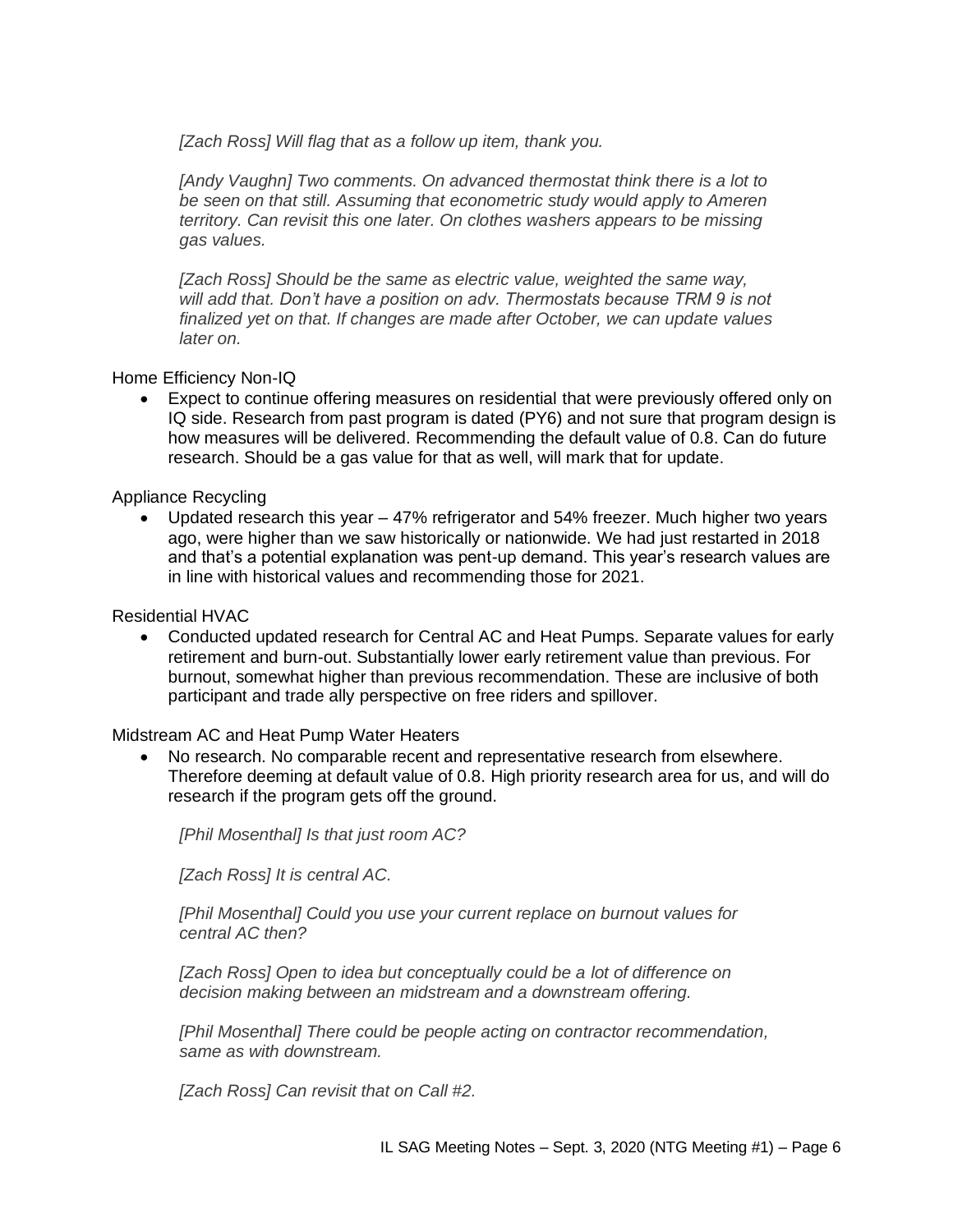*[Andy Vaughn] This is a contractor-based midstream approach – not really downstream. New approach pilot in 2021 will be a distributor-based midstream. Your point is still valid, Phil, but wanted to clarify.*

*[Zach Ross] Does Ameren expect heat pumps would also be on that distributor model?*

*[Andy Vaughn] Yes*

*[Andy Vaughn] On direct distribution of efficient products, Ameren IL has moved to an "all IQ" approach.* 

*[Zach Ross] Correct, thank you. This value here for LEDs on direct distribution all of Ameren's direct distribution are IQ. This is the only one we don't have as 1.0 but will be updating that because it is only IQ.* 

*[Andy Vaughn] Might be useful to include a non-IQ value just to give flexibility to program design*

*[Zach Ross] Yes, we will add a row.*

### **Ameren Illinois: See updated Excel spreadsheet – orange highlighted rows are marked for follow-up in meeting #2.**

- [Ameren Illinois NTG Recommendations \(updated 9/4/2020\)](https://ilsag.s3.amazonaws.com/AIC-2021-NTGR-Recommendations-for-SAG-INTERIM-2020-09-04-NOTES.xlsx)
- See dark green highlight for recommendations added since meeting #1.
- Note: For the midstream non-residential lighting NTG value, ODC is in the process of considering questions/feedback discussed during the meeting.

## **ComEd NTG Values**

*Laura Agapay-Read, Guidehouse*

Income Eligible

• Every value for IE is the same that we had last year. As shown in column AQ.

Residential Programs

- For residential and residential third party, only two programs have new values.
- Fridge-freezer recycling and room AC didn't find any spillover.
- New measures under heating and cooling program. Midstream HVAC, central AC tuneup, and ASHP tune-up. Recently research comparable programs found none. Recommending the default TRM value of 0.8 until we can conduct primary research.

C&I and C&I Third-Party

• Standard: conducted research on free ridership and spillover.

*[Vince Gutierrez] ComEd would like to flag this for future discussion on standard. We would also like to flag custom and business instant discounts. We would like to discuss in meeting #3 (Sept. 18).*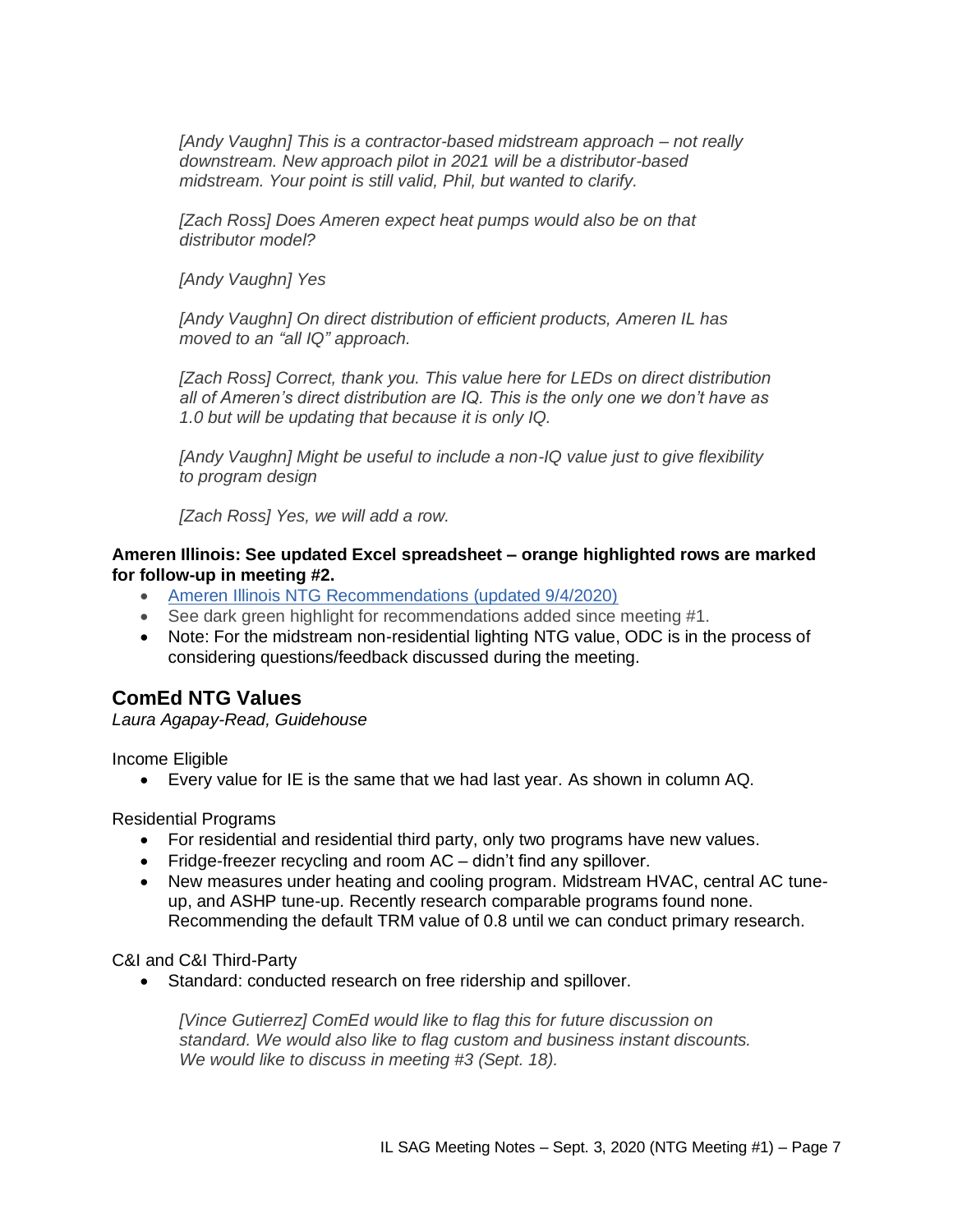• Custom program now includes data centers. We have several values for custom. Private, public sector, data centers colocation, data center new construction, retrofit, non-colocation.

*[Zach Ross] The custom private sector NTG value dropped a lot. We haven't done Ameren research on that in the past year, what contributed to that change?*

*[Jennifer Fagan] It wasn't a change in the program. The value reflects the mix of projects that we had. When we're drilling down to this level, larger projects are pretty influential. Some projects that just didn't have strong program influence. Explained pretty fully in the memo what was going on. Large projects.*

*[Zach Ross] Ok, I wanted to make sure there wasn't a fundamental market change.*

*[Vince Gutierrez] It is quite an anomaly this year. Even the 10-year average it's a significant drop. That's one of the issues that we have on that research.* 

- New construction row 23. We calculate our recommendation based on a four-year average agreed upon by SAG. Based on recent research.
- Instant lighting/business instant lighting discounts. Conducted new research. Recommend default on exit sign and battery charger, no new research on that.

*[Zach Ross] What vintage were the 2020 recommendations? There is a downward trend as expected and thinking about what that says about Ameren values.*

*[Laura Agapay-Read] The 2020 values are from PY9 research.*

#### Third Party C&I

• Agricultural program – three recommendations: custom, lighting and non-lighting. Secondary research on recent values, couldn't find any. Recommend TRM default. Based on understanding of program now.

*[Phil Mosenthal] Were recommendations from last year based on research?*

*[Laura Agapay-Read] Values in Ag that we recommended last year were based on regular custom program. Lighting was based on standard, as was non-lighting. That was before we understood the nature of the program and the savings. Because it is indoor agriculture dominantly, we think is different enough. We think default is best until we can conduct primary research.*

• Similarly, with telecom optimization recommend TRM default of 0.80.

#### **ComEd: See updated Excel spreadsheet – orange highlighted rows are marked for follow-up in meeting #3.**

• [ComEd NTG Recommendations \(updated 9/3/2020\)](https://ilsag.s3.amazonaws.com/ComEd-NTG-History-and-CY2021-Recs_DRAFT_9-3-NOTES.xlsx)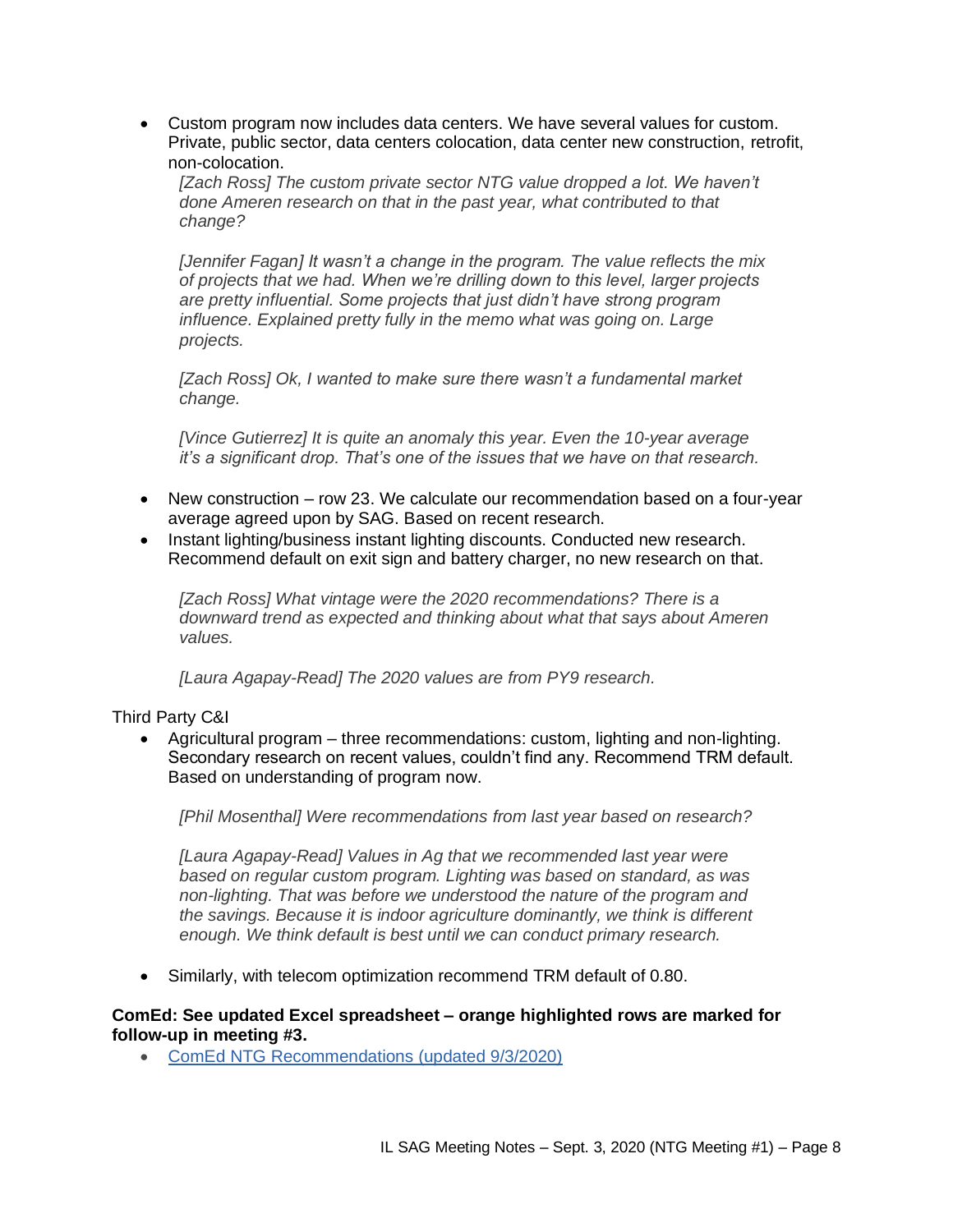# **Peoples Gas & North Shore Gas NTG Values**

*Kevin Grabner, Guidehouse*

### Virtual or Remote Commissioning

• A number of programs have been historically implemented with DI component. With social distancing and those issues, the programs have looked into different delivery and assessments. New virtual and remote assessment. Customer participant is doing selfinstall. Currently is an effort in home energy jumpstart and multifamily and some of the business customers. As these develop and come up, we have looked at that. Conclusion is that should use same NTG as on-site direct install. From customer perspective on these measures, doing it remotely it is not different absent the program as if there was an implementer doing the installation. Similar intake process. Have been looking at inservice rates on a case-by-case basis. But recommend the NTG use the direct install number.

*[Phil Mosenthal] What are those numbers?*

*[Kevin Grabner] 1.02 for faucet aerators and showerheads, based on TRM. Boiler pipe is 0.88. Programmable thermostats 0.88. Multifamily direct install is somewhere in the 0.94-0.95 range for the gas utilities if they proceed in that market.* 

*[Phil Mosenthal] DI tends to have lower free ridership since it is done for them. These are probably on the high side.*

*[Kevin Grabner] In the case of showerheads and aerators, the issue is that the baseline is adjusted and includes the impact of existing low flow fixtures.*

*[Phil Mosenthal] If in-service rate has substantially dropped, that's where we will see the biggest drop off.*

*[Kevin Grabner] We are looking at the in-service rate and we will look at that.*

*[Phil Mosenthal] Will that go into the next TRM version?*

*[Kevin Grabner] Not the current one that is being finished up, that would be Version 10. No matching in-service rates from comparable programs right now. We have DI and school kit in-service rates.* 

*[Phil Mosenthal] That seems appropriate to adopt in the current environment*

*[Kevin Grabner] Kit NTG varies.*

*[Phil Mosenthal] For programmable thermostats, do people buy themselves or are they mailed to them?*

*[Kevin Grabner] Not sure if they are doing programmable thermostats*

*[Phil Moesnthal] These are smart thermostats. This is primarily showerheads and aerators.*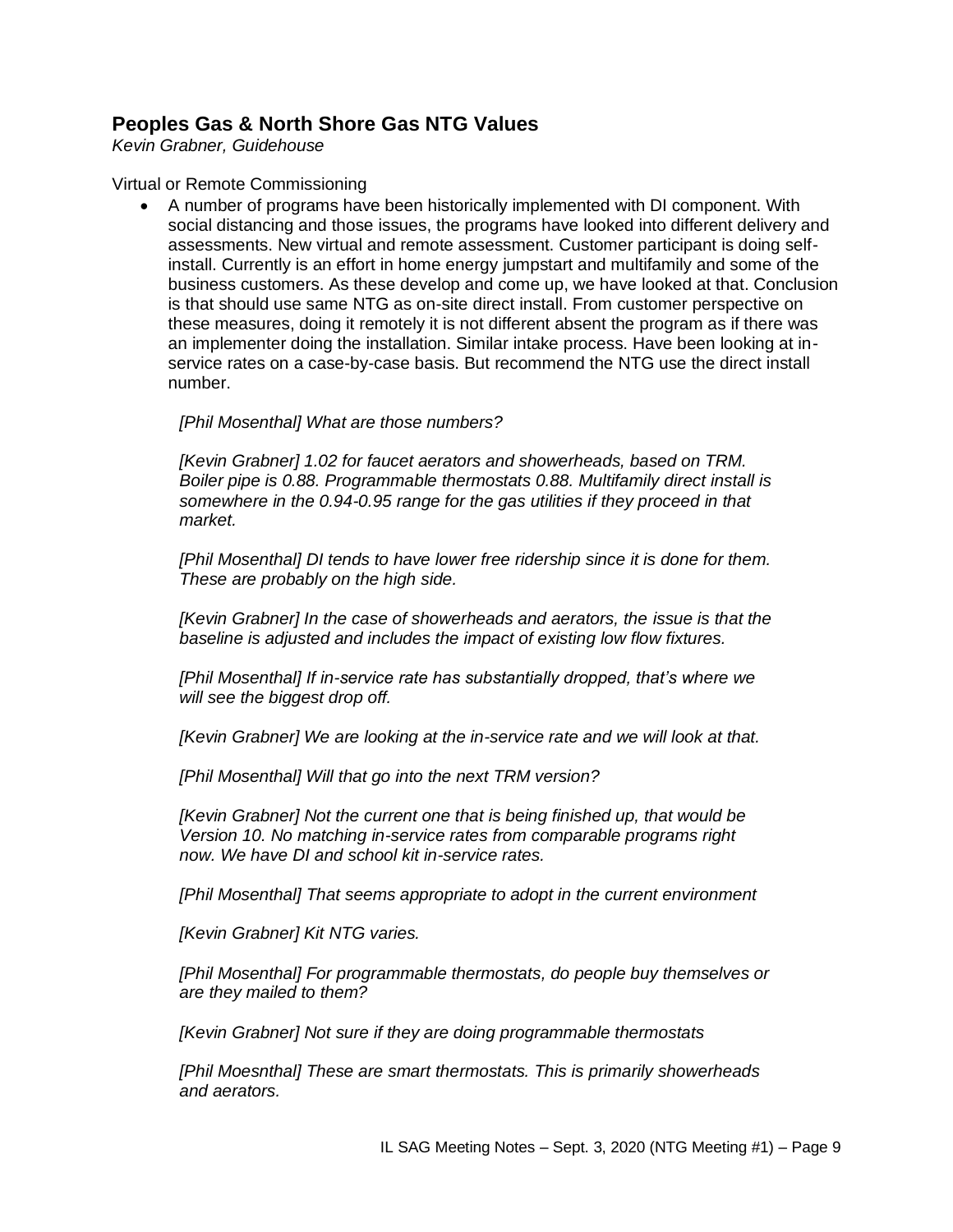*[Kevin Grabner] Yes. There is a video/conference call sort of link. The implementer does a virtual walkthrough of the house and identifies measures and applicability. They identify quantities and types of measures that customer is willing to install, then the program drops them off at a scheduled time. Then there is follow up from the program.*

*[Phil Mosenthal] It's mostly an in-service issue. I'll think about it further. Is virtual / remove a big share of the savings?*

*[Kevin Grabner] It could be. I know they are ramping up. Not sure the numbers they are looking for in 2020.* 

*[Ted Weaver] It's not a huge share of the portfolio, we can get you those numbers.*

*[Randy Opdyke] We are trying to get our feet wet and figure out best process. Compared to volume of normal DI, it's just a fraction. We hope it will grow. Not a huge amount of participation compared to traditional DI.*

Home Energy Rebate

• For this year we did new research. 90% of the program is the furnace savings. Did research and multiple surveys of participants and trade allies. Surveyed for spillover with 2018 participants and 2019 participants for free-ridership. And trade allies for their perspective on both. Results on the free ridership on furnaces was 44% free ridership – participants and trade allies reached the same number. Spillover participant is 7% combination of spillover of 2% from participants and 5% trade allies. Analyzing the responses from that spillover didn't see overlap so they are additive. Inactive trade allies also had a previously researched value. Final number of 0.74. Slightly higher than previous year, but roughly consistent.

Business Prescriptive & Public Sector Prescriptive

• Did new research – customers and trade allies. Not a large program. Extended across 2018-2019 participating customers and trade allies. Research on participants was 27% free ridership and 11% spillover. From trade allies, free riders were 13% and spillover 8%. We weighted using TRM approach 61:39 customer: trade-ally. To exclude double counting did not use the trade ally spillover and based it on participant. Only other asterisk on this is that survey did not include FEJA definition of public sector participants but recommend applying this to that group. Will be future research on that for a separate look at that group.

*[David Brightwell] What was the driver in getting from 79% to 1% was it spillover research or free ridership change?*

*[Kevin Grabner] Participant Spillover was bigger driver, free ridership also went down a little.* 

*[David Brightwell] What was response rate on the survey?*

*[Kevin Grabner] Participants 20 out of 80. Savings percentage was about 47% of the program savings. Trade allies represented about 38% of program*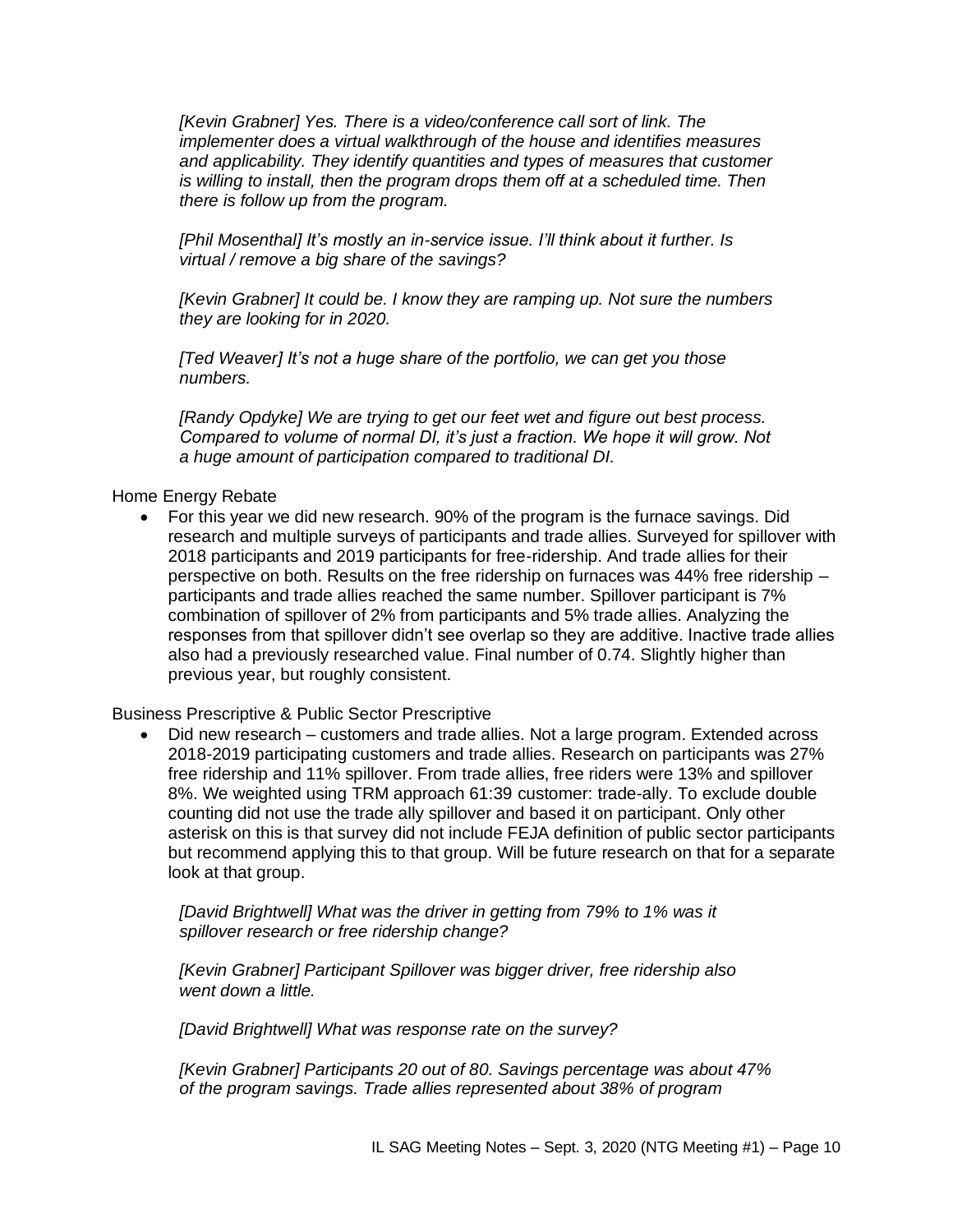*savings. Savings tend to come from a smaller number of customers and a large number of customers do one small project.* 

Joint New Construction

• This value is from research done with ComEd. New research on those customers included gas and electric. On gas side, NTG was 0.39. Methodology that was agreed was to average previous 4 years of participation and the average of four years is 0.54.

Small/Mid-Sized Business

• No new research. They are doing a kit offering for SMB. Similar to the COVID discussion before. Used the same value as from DI for those as previously discussed.

**Peoples Gas & North Shore Gas: See updated Excel spreadsheet – orange highlighted rows are marked for follow-up in meeting #2.**

• [Peoples Gas & North Shore Gas Recommendations \(updated 9/3/2020\)](https://ilsag.s3.amazonaws.com/PGL-NSG_NTG_History_and_2021_Values-Eval-Recs_DRAFT_9-3-NOTES.xlsx)

## **Nicor Gas NTG Values**

*Kevin Grabner, Guidehouse*

There are a few more new changes on the Nicor Gas side. Same note with virtual or remote assessments as was in the PG/NSG program. In Nicor's case, this comes up in their Home Energy Savings program that is joint across the utilities – ComEd, Nicor, PG/NSG. Home Energy Rebate Program

• One of the large programs in the portfolio. New research here. First change is to recategorize how we characterize the NTG values. We put in N/A on how we previously characterized them for if they included thermostats or not. But now they aren't included in the program and we can get rid of that distinction. Rebates for furnaces and boilers. Furnaces have two categories – 95 and 97+ AFUE. Did survey to get a number for both of those. Combination online and telephone survey of participants and trade allies. Majority is in 95 AFUE. Free ridership was weighted participant and trade ally roughly 50:50. 0.29 average. Did do participant spillover from 2018 and 2019. One customer reported spillover but it rounded to zero. Active trade ally survey came up with 2% spillover, inactive spillover of 11% is an old value brought forward. Averages out to 0.84 NTG compared to 0.72 from 2020 but that was PY5 research.

*[David Brightwell] At the time of the inactive trade ally research was there research done on the inactive trade allies over the same timeframe?*

*[Kevin Grabner] I will have to go back and confirm how they compared.*

*[David Brightwell] Has something changed in the amount of spillover – inactive claiming 5.5x the amount of spillover as active ones?*

*[Phil Mosenthal] Also wondering if there is significantly more active trade allies now than there was during prior research?*

• 97 AFUE furnaces is a smaller population and completions. Did find smaller free ridership on that one.

Deep Home Retrofit

• This isn't going forward in 2021. No need for NTG value.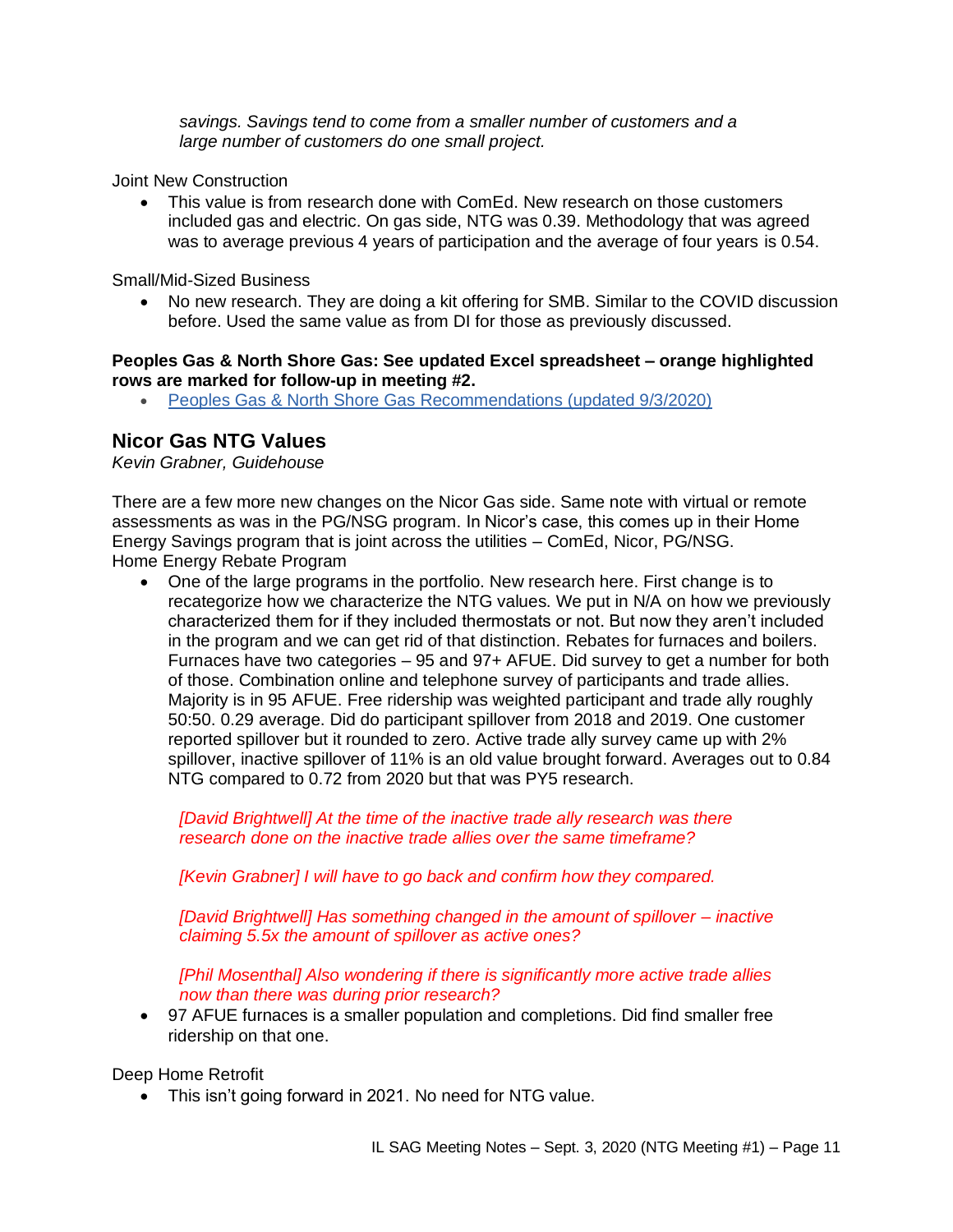Energy Smart Kits

• Weatherization measures have been added to the kits offering. Split to values for energy saving and water saving measures. Water savings gets historical value for shower heads. Included shower timers, consistent with elementary education program.

Residential New Construction

• This program was joint with ComEd and Nicor for several years. It was a whole house program with HERS raters and comprehensive % of savings relative to base buildings. To the extent that any continue to come through this system have a NTG ratio. Don't think there will be though. Nicor wanted to continue with that market and developed a prescriptive offering for measures that generated savings for new construction relative to code. We did secondary research and did not find a comparable program to set a NTG value. Don't have new research on them but sample is building up this year. Used TRM default.

*[Phil Mosenthal] Adopting the 0.65 might be more reasonable. Would expect prescriptive to have higher free ridership. Relies on action by the customers.* 

*[Jim Jerozal] For that program design, calling it prescriptive is a little deceiving. It's working with a set of builders, not individual customer decisions as they build the homes. It's prescriptive from the perspective that the builder is making the decision.*

*[Phil Mosenthal] Wouldn't that make it similar to the previous program?*

*[Jim Jerozal] No, the previous program used raters. This is just working with builders to put these higher efficiency measures into the design.* 

*[Phil Mosenthal] I would like to learn more about the two programs. Was that a specific value for the gas side for the whole home or for the entire program?*

*[Kevin Graber] I don't recall but the measures are different so I expect there are differences.*

### Comprehensive Multifamily

• Central plant optimization in the common area upgrades. More comprehensive look at the heating plant. Wanted to note that we had looked at that and concluded that the comprehensive custom measures in that program NTG value should be used for that as well.

Business and Public Sector Optimization

New effort, responding to the COVID issues to some extent. Is a program that is a startup. Working with smaller businesses and public sector customers in IQ zip codes. Measures that are offered, relationship with special group of trade allies. Deliver efficiency measures at zero cost to customer. Similar to Small Biz DI. Therefore we used the NTG from that for these measures.